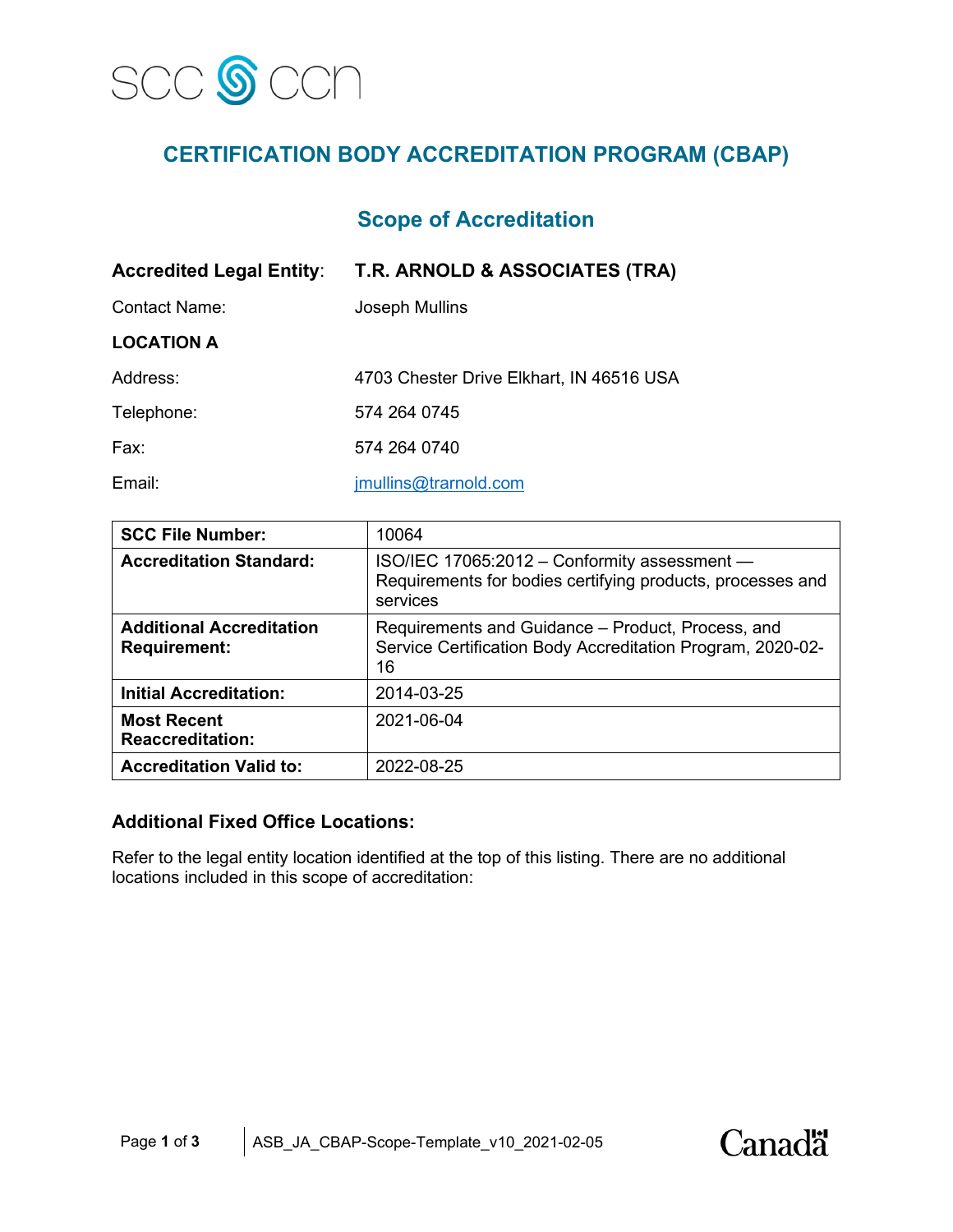

## **Certification Mark:**



### **Product Certification Scheme:**

ISO/IEC 17067, Conformity assessment - Fundamentals of product certification and guidelines for product certification schemes, *scheme type 5* most closely resembles the product certification scheme operated by this organization. The surveillance part of this scheme allows for the choice between periodically taking samples of the product either from the point of production, or from the market, or from both, and subjecting them to determination activities to check that items produced subsequent to the initial attestation fulfil the specified requirements. The surveillance includes periodic assessment of the production process, or audit of the management system, or both. The extent to which the four surveillance activities are conducted may be varied for a given situation, as defined in the scheme. If the surveillance includes audit of the management system, an initial audit of the management system will be needed.

#### **Scope of Accreditation:**

The scope of accreditation for the above-mentioned legal entity limits the use of the certification mark shown, to products that meet standards classified by the following international classification coding: